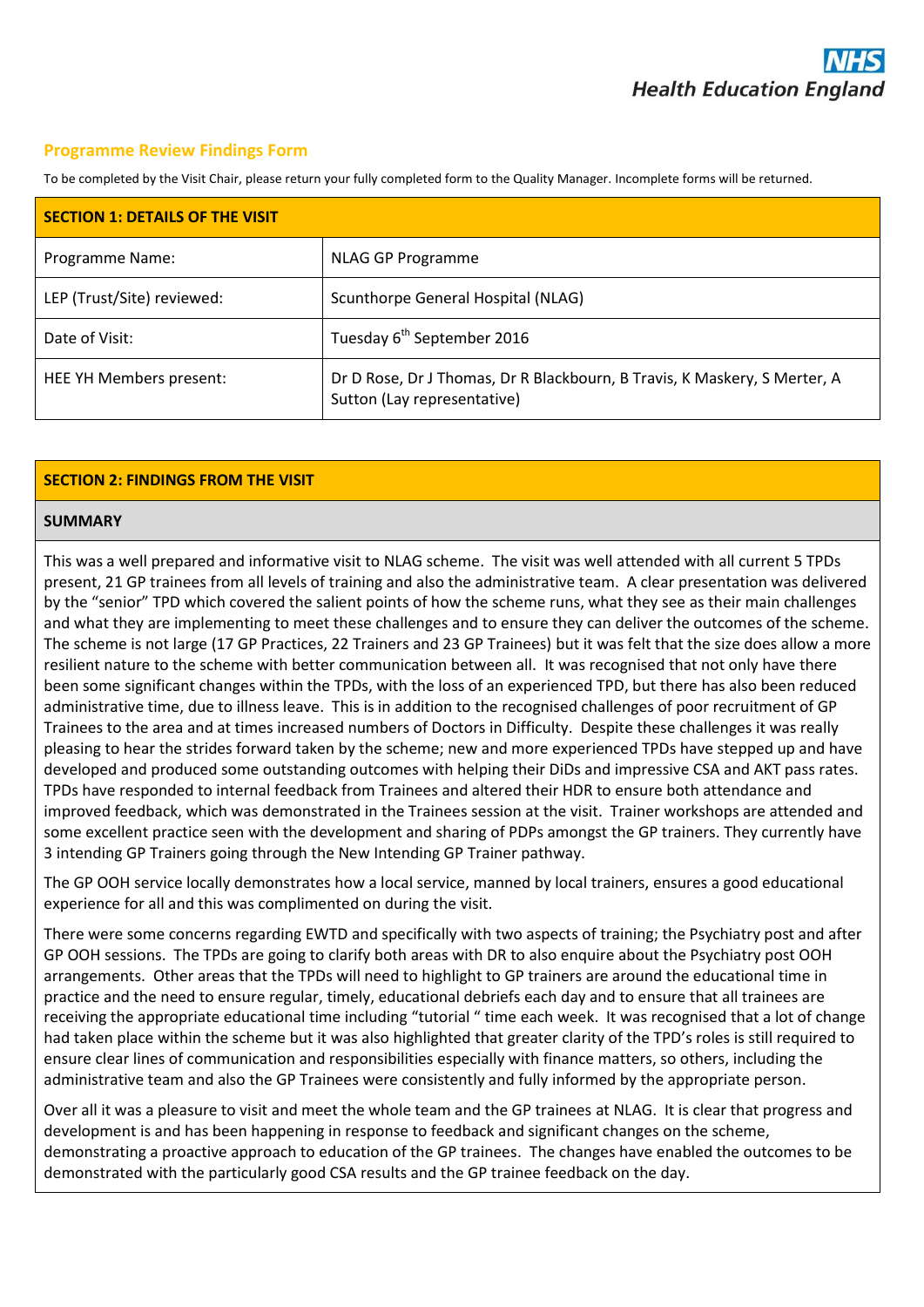|                | <b>AREAS OF STRENGTH</b> |                                                                       |  |                                                                                                                                                                                                                                                                                                                                                                                                                 |                                                                                                                                                                                                                                                                                                                                                                                                                                                                               |                         |  |
|----------------|--------------------------|-----------------------------------------------------------------------|--|-----------------------------------------------------------------------------------------------------------------------------------------------------------------------------------------------------------------------------------------------------------------------------------------------------------------------------------------------------------------------------------------------------------------|-------------------------------------------------------------------------------------------------------------------------------------------------------------------------------------------------------------------------------------------------------------------------------------------------------------------------------------------------------------------------------------------------------------------------------------------------------------------------------|-------------------------|--|
| <b>No</b>      | <b>Site</b>              | Area                                                                  |  |                                                                                                                                                                                                                                                                                                                                                                                                                 |                                                                                                                                                                                                                                                                                                                                                                                                                                                                               |                         |  |
| 1              |                          | <b>Scheme</b><br><b>Resilience</b><br>(HEE Quality<br>Standard 1.1)   |  |                                                                                                                                                                                                                                                                                                                                                                                                                 | Despite the challenges of recruitment and with the changes with the TPDs the scheme is<br>a manageable size and a close community of trainers and trainees that work and<br>communicate well together. "We talk about problems together, we get to know<br>everyone and they get to know us."                                                                                                                                                                                 |                         |  |
| $\overline{2}$ |                          | <b>GP OOH</b><br>(HEE Quality<br>Standard 1.2)                        |  | <b>GP Trainees.</b>                                                                                                                                                                                                                                                                                                                                                                                             | There was recognition that the local OOH service that is a social enterprise in which many<br>GP trainers work for enabled the delivery of a productive educational experience for the                                                                                                                                                                                                                                                                                        |                         |  |
| 3              |                          | <b>GP Trainers'</b><br><b>PDP</b><br>(HEE Quality<br>Standard 4.1)    |  | In addition to GP appraisals the GP Trainers develop their own PDPs for GP training at the<br>Trainer workshops. These are then shared within the group often stimulating and<br>informing others of other ideas and areas of educational and training needs.                                                                                                                                                   |                                                                                                                                                                                                                                                                                                                                                                                                                                                                               |                         |  |
| 4              |                          | <b>CSA</b><br>(HEE Quality<br>Standard 5.1)                           |  | CSA results were particularly impressive; this on the backdrop of some trainees with a<br>wide variety of differing needs for support. There was a real feeling of TPD responsibility<br>to ensure that the GP Trainee had every opportunity to help them with their CSA. It was<br>commented that the CSA preparation via the HDR and also further input from TPDs and<br>trainers had enabled these outcomes. |                                                                                                                                                                                                                                                                                                                                                                                                                                                                               |                         |  |
|                |                          |                                                                       |  |                                                                                                                                                                                                                                                                                                                                                                                                                 | <b>AREAS FOR IMPROVEMENT</b>                                                                                                                                                                                                                                                                                                                                                                                                                                                  |                         |  |
| <b>No</b>      | <b>Site</b>              | Area                                                                  |  | <b>ITEM</b>                                                                                                                                                                                                                                                                                                                                                                                                     | Recommendation                                                                                                                                                                                                                                                                                                                                                                                                                                                                | <b>Timeline</b>         |  |
| $\mathbf{1}$   | <b>NLAG</b>              | <b>EWTD</b><br><b>Psychiatry OOH</b><br>(HEE Quality<br>Standard 1.4) |  |                                                                                                                                                                                                                                                                                                                                                                                                                 | TPDs to clarify ensure EWTD for Psychiatry - OOH.<br>There are two psychiatry trusts, when on call the trainee is<br>based at home and will cover four different sites. There is a<br>1 in 8 rota which is available well in advance. EWTD<br>compliance is in question as trainees may be called out at<br>night and then work the next day. They should get hours<br>back the next day or be able to start later. Trainees<br>sometimes get the hours back after this time. | 12 months<br>TPD / DR   |  |
| $\overline{2}$ | <b>NLAG</b>              | <b>EWTD</b><br><b>GP OOH</b><br>(HEE Quality<br>Standard 1.4)         |  |                                                                                                                                                                                                                                                                                                                                                                                                                 | TPDs via Trainer workshops to emphasise EWTD and OOH<br>requirements.<br>Trainees would like induction to include guidance on out of<br>hours and the EWTD.                                                                                                                                                                                                                                                                                                                   | 12 months<br><b>TPD</b> |  |
| 3              | <b>NLAG</b>              | TPD roles &<br>Responsibilities.<br>(HEE Quality<br>Standard 2.1)     |  |                                                                                                                                                                                                                                                                                                                                                                                                                 | Whilst there have been a lot of changes with in the scheme's<br>team it was recognised that the TPDs need to further clarify<br>their roles within the scheme to ensure both the<br>administrative team and GP Trainees are aware of clear lines<br>of communication and responsibilities.                                                                                                                                                                                    | 12 Months<br><b>TPD</b> |  |
| 4              | <b>NLAG</b>              | <b>GP Trainees</b>                                                    |  |                                                                                                                                                                                                                                                                                                                                                                                                                 | TPDs to emphasise at Trainer Workshops the need for GP                                                                                                                                                                                                                                                                                                                                                                                                                        | 12 months               |  |